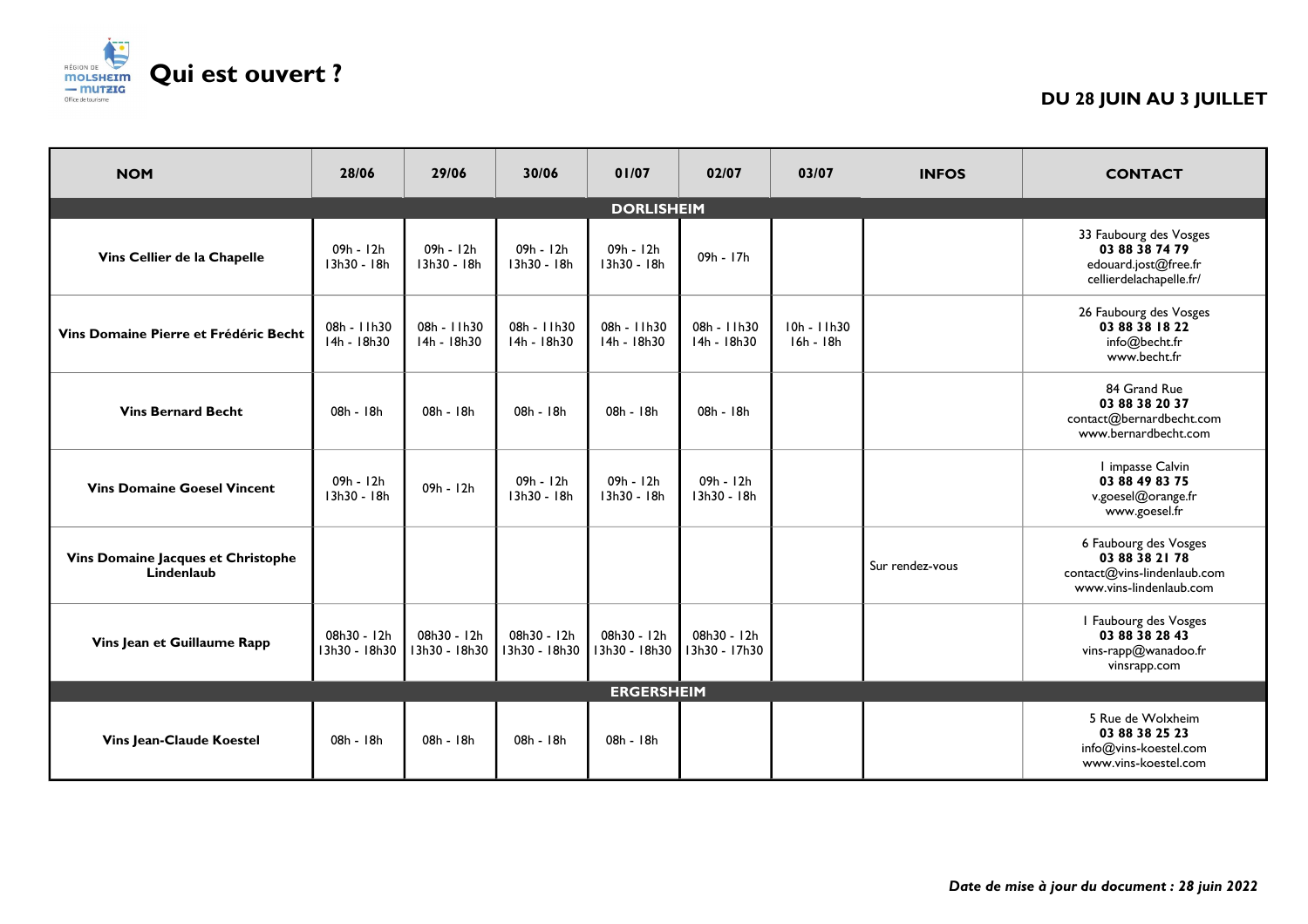| <b>NOM</b>                         | 28/06                    | 29/06                    | 30/06                    | 01/07                      | 02/07                      | 03/07       | <b>INFOS</b> | <b>CONTACT</b>                                                                                 |  |
|------------------------------------|--------------------------|--------------------------|--------------------------|----------------------------|----------------------------|-------------|--------------|------------------------------------------------------------------------------------------------|--|
|                                    | <b>ERGERSHEIM</b>        |                          |                          |                            |                            |             |              |                                                                                                |  |
| <b>Vins Domaine Maxime Brand</b>   | 08h - 12h<br>13h - 18h30 | 08h - 12h<br>13h - 18h30 | 08h - 12h<br>13h - 18h30 | 08h - 12h<br>13h - 18h30   | 08h - 12h<br>13h - 18h30   |             |              | 44 Rue Principale<br>03 88 38 18 87<br>maxime.brand@numericable.fr<br>www.vins-maximebrand.com |  |
|                                    |                          |                          |                          | <b>MOLSHEIM</b>            |                            |             |              |                                                                                                |  |
| <b>Vins Domaine Henri Kaes</b>     |                          |                          |                          |                            |                            |             |              | 12 Place de la Liberté<br>03 88 38 55 47<br>vinskaes@gmail.com<br>www.vins-kaes.fr             |  |
| <b>Vins Domaine Neumeyer</b>       | 09h - 12h<br>$14h - 18h$ | 09h - 12h<br>$14h - 18h$ | 09h - 12h<br>14h - 18h   | 09h - 12h<br>$14h - 18h$   | 09h - 12h<br>$14h - 18h$   |             |              | 29 rue Ettore Bugatti<br>03 88 38 12 45<br>contact@neumeyer.fr<br>www.neumeyer.fr              |  |
| <b>Vins Domaine René Boehler</b>   | 17h - 18h30              | 17h - 18h30              | 17h - 18h30              | 09h - 11h45<br>13h - 18h30 | 09h - 11h45<br>13h - 18h30 |             |              | 4 Place de la Liberté<br>03 88 38 53 16<br>rene.boehler@orange.fr<br>domaine-boehler.com       |  |
| <b>Vins Domaine Philippe Heitz</b> | 09h - 12h<br>$14h - 19h$ | 09h - 12h<br>$14h - 19h$ | 09h - 12h<br>$14h - 19h$ | 09h - 12h<br>$14h - 19h$   | 09h - 12h<br>$14h - 19h$   |             |              | 4 Rue Ettore Bugatti<br>03 88 38 25 38<br>contact@vins-heitz.com<br>www.vins-heitz.com         |  |
| <b>WOLXHEIM</b>                    |                          |                          |                          |                            |                            |             |              |                                                                                                |  |
| <b>Vins Domaine Siebert</b>        | 09h - 17h                | 09h - 17h                | 09h - 17h                | 09h - 17h                  |                            |             |              | 8 Rue de Molsheim<br>03 88 38 43 92<br>contact@vins-siebert.fr                                 |  |
| <b>Vins Domaine Dischler</b>       | 08h - 18h                | 08h - 18h                | 08h - 18h                | 08h - 18h                  | 08h - 18h                  | $10h - 12h$ |              | 23 Le Canal<br>03 88 38 22 55<br>dischler@domaine-dischler.com<br>www.domaine-dischler.com     |  |
| Vins Domaine André Regin           | 08h - 12h<br>$13h - 19h$ | 08h - 12h<br>13h - 19h   | 08h - 12h<br>13h - 19h   | $08h - 12h$<br>$13h - 19h$ | 08h - 12h<br>13h - 19h     | 09h - 12h   |              | 4 Rue de la Forge<br>03 88 38 17 02<br>caveau@domaine-regin.fr<br>www.domaine-regin.fr         |  |